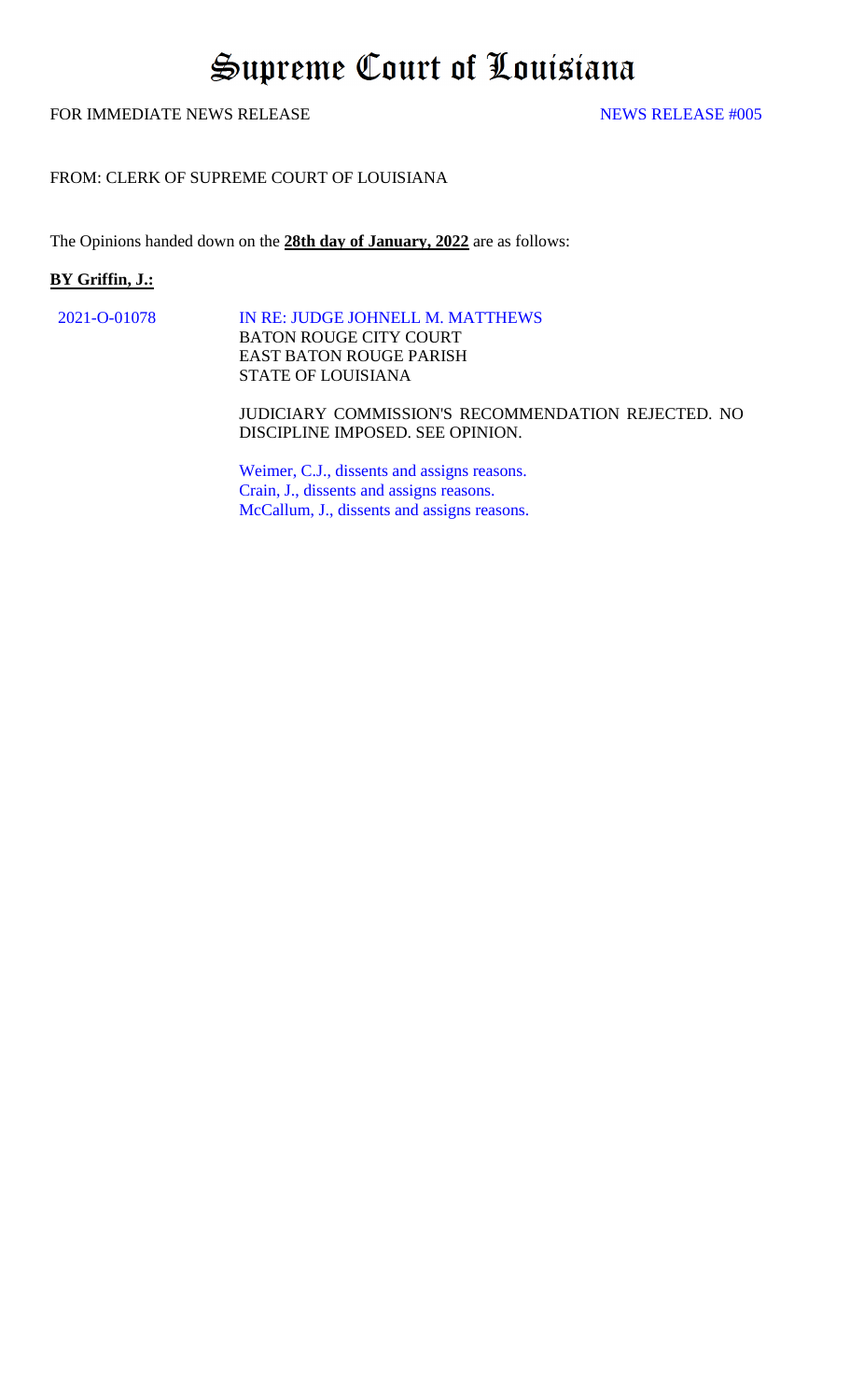# <span id="page-1-0"></span>**SUPREME COURT OF LOUISIANA**

# **No. 2021-O-01078**

# **IN RE: JUDGE JOHNELL M. MATTHEWS BATON ROUGE CITY COURT EAST BATON ROUGE PARISH STATE OF LOUISIANA**

*Judiciary Commission of Louisiana*

# **GRIFFIN, J.**

This matter arises from the recommendation of the Judiciary Commission of Louisiana ("the Commission") that Judge Johnell M. Matthews of Baton Rouge City Court be removed from office because she is constitutionally barred from remaining in judicial office having reached the mandatory retirement age of seventy prior to the commencement of her term. <sup>1</sup> After considering the facts, circumstances, and applicable law, we reject the recommendation of the Commission and impose no discipline.

# **FACTS AND PROCEDURAL HISTORY**

On January 8, 2020, Judge Matthews qualified for the special election to fill the vacancy of Division "C" of the Baton Rouge City Court. The primary election was scheduled for April 4, 2020 with a runoff election on May 9, 2020, if necessary. Due to the unprecedented COVID-19 global pandemic and the rising cases within the State of Louisiana, the governor declared a State of Emergency and issued two proclamations that postponed the special election twice.<sup>2</sup> The initial proclamation

<sup>&</sup>lt;sup>1</sup> Although Johnell M. Matthews did not become a judge until September 9, 2020, at all times herein, she is referred to as "Judge Matthews."

 $2$  On May 11, 2020, Governor John Bel Edwards issued Proclamation Number 25 JBE 2020 – PUBLIC HEALTH EMERGENCY – COVID-19, declaring a State of Emergency. On March 13, 2020, the Secretary of State certified that a state of emergency existed, and requested that the Governor issue an executive order postponing the elections. On March 13, 2020, the Governor issued Proclamation Number 28 JBE 2020 – ELECTIONS RESCHEDULED DUE TO STATEWIDE STATE OF EMERGENCY CAUSED BY COVID-19, rescheduling the April 4, 2020 special/primary election to June 20, 2020, and rescheduling the May 9, 2020 runoff/general election to July 25, 2020. On April 2, 2020, Governor Edwards extended the State of Emergency.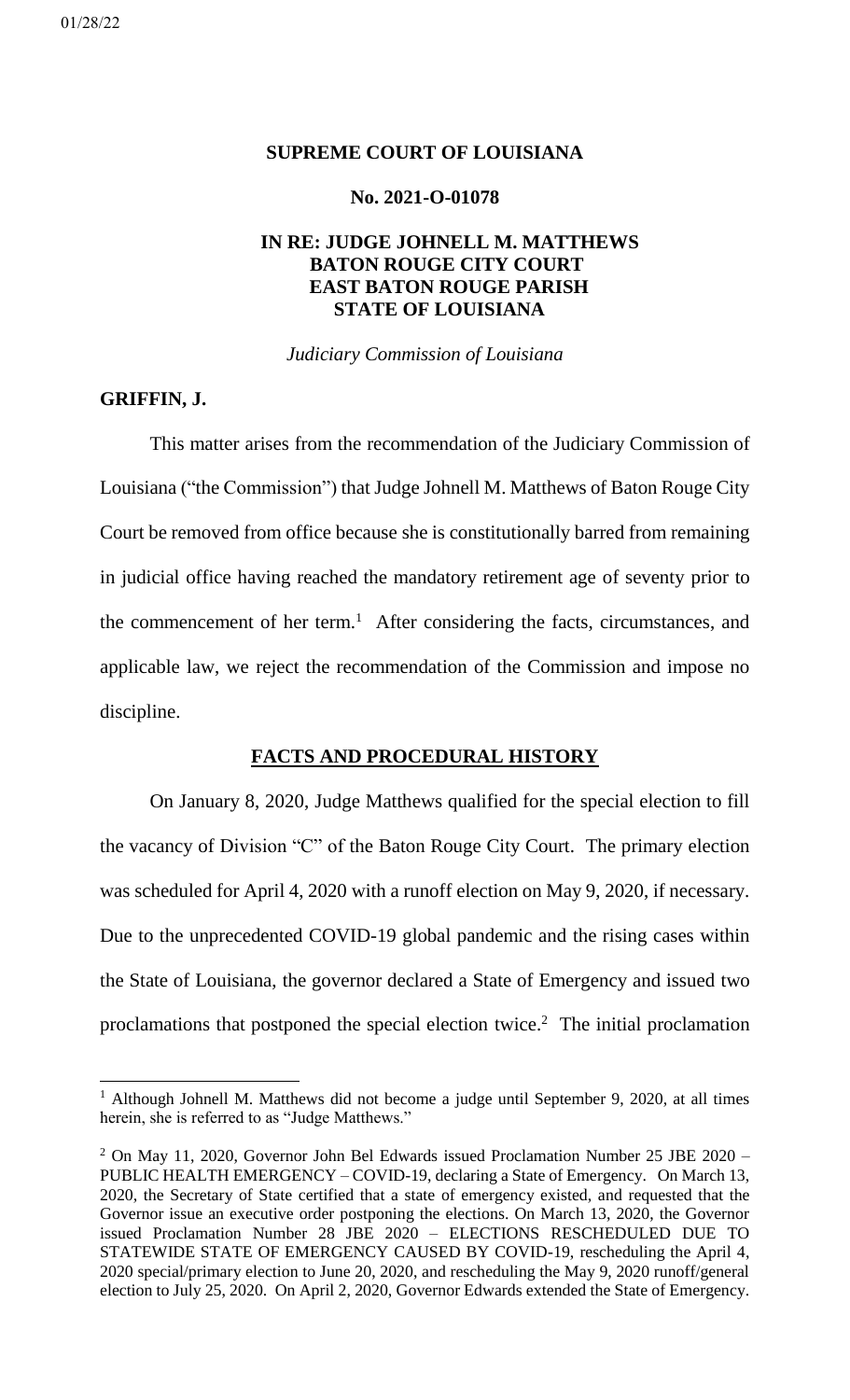set the primary election on June 20, 2020 with the general election on July 25, 2020. The subsequent proclamation reset the primary and general elections to July 11, 2020 and August 15, 2020, respectively.

On June 7, 2020, Judge Matthews turned seventy years old. In the primary election, Whitney Higgenbotham Greene received 32% of the vote and Judge Matthews received 29% of the vote. Prior to the runoff election, a suit was filed against the Louisiana Secretary of State, the Louisiana Attorney General, and Judge Matthews, requesting that Judge Matthews' name be removed from the ballot because she had attained the age of seventy before the primary election. The district court dismissed this suit on procedural grounds. The court of appeal and this Court denied writs. *Luther v. Ardoin*, 20-0726 (La.App. 1 Cir. 8/13/20) (unpublished), *writ denied*, 20-1007 (La. 8/14/20), 300 So.3d 877.

Judge Matthews won the runoff election, having received 63% of the vote. Her opponent filed suit challenging the results of the election due to Judge Matthews' age. The district court dismissed the suit. During the pendency of the appeal, Judge Matthews received her commission from the governor and took her oath of office. The court of appeal affirmed. *Greene v. Ardoine*, 20-0810 (La.App. 1 Cir. 9/11/20), 313 So.3d 298. This Court declined to consider Ms. Greene's writ application on timeliness grounds. *Greene v. Ardoin*, 20-1110 (La. 9/23/20), 301 So. 3d 1184.

On April 13, 2020, the Secretary of State certified to the Governor that a state of emergency continued to exist that would affect the electoral process, pursuant to La. Rev. Stat. 18:401.1. On April 14, 2020, Governor Edwards issued Proclamation Number 46 JBE 2020- ELECTIONS RESCHEDULED DUE TO STATEWIDE STATE OF EMERGENCY CAUSED BY COVID-19, rescheduling the April 4, 2020 primary election from June 20, 2020 to July 11, 2020, and rescheduling the May 9, 2020 general election from July 25, 2020 to August 15, 2020. Qualifying for the special election was never reopened (Section 2 of Governor's Proclamations) and none of the candidates were required to re-qualify for the delayed election dates.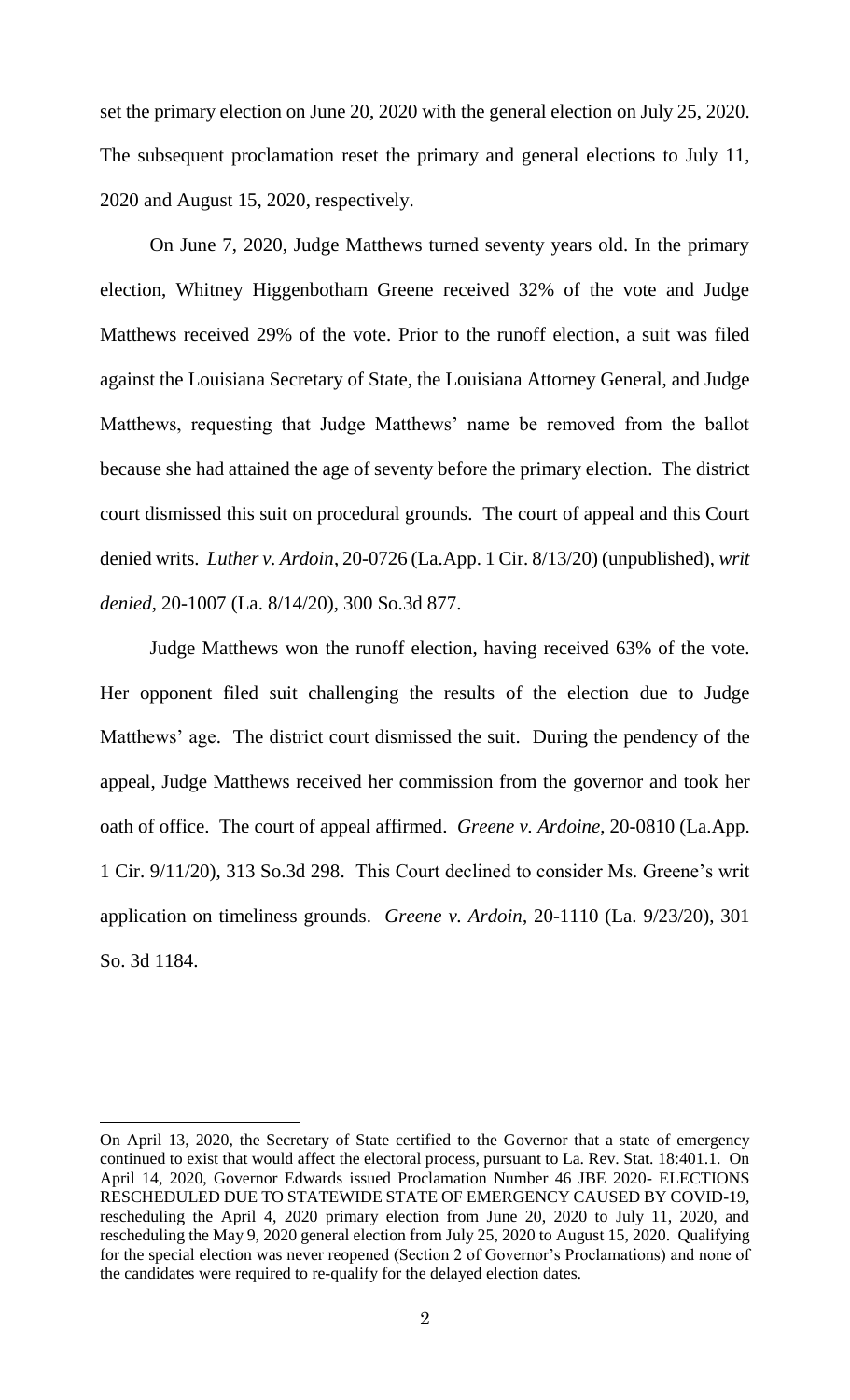On February 5, 2021, the Commission filed a Notice of Hearing against Judge Matthews, alleging that she violated Canons  $1^3$  and  $2A<sup>4</sup>$  of the Code of Judicial Conduct and La. Const. art. V,  $\S 23(B)^5$  by continuing to serve as a judge despite being constitutionally barred from remaining in office. The Hearing Officer found that Judge Matthews did not violate Canon 1, Canon 2A, or La. Const. art. V, § 23(B). The Commission disagreed and submitted its own conclusions of law finding that Judge Matthews is violating the Code of Judicial Conduct and the Louisiana Constitution by continuing to serve as a judge and recommended she be removed from judicial office. This Court docketed the matter for oral argument pursuant to Louisiana Supreme Court Rule XXIII, § 14.

#### **DISCUSSION**

The sole issue before us is whether this Court should accept the recommendation of the Commission and remove Judge Matthews from office. Article V, § 25(C) of the Louisiana Constitution vests this court with exclusive and

 $<sup>5</sup>$  La. Const. art. V, §23 (B) provides:</sup>

<sup>3</sup> Code of Judicial Conduct Canon 1 provides:

An independent and honorable judiciary is indispensable to justice in our society. A judge should participate in establishing, maintaining, and enforcing, and shall personally observe, high standards of conduct so that the integrity and independence of the judiciary may be preserved. The provisions of this Code are to be construed and applied to further that objective. As a necessary corollary, the judge must be protected in the exercise of judicial independence.

<sup>4</sup> Code of Judicial Conduct Canon 2A provides:

A judge shall respect and comply with the law and shall act at all times in a manner that promotes public confidence in the integrity and impartiality of the judiciary.

As used in this Code, "impartiality" or "impartial" denotes absence of bias or prejudice in favor of, or against, particular parties or classes of parties, as well as maintaining an open mind in considering issues that may come before the judge.

Except as otherwise provided in this Section, a judge shall not remain in office beyond his seventieth birthday. A judge who attains seventy years of age while serving a term of office shall be allowed to complete that term of office.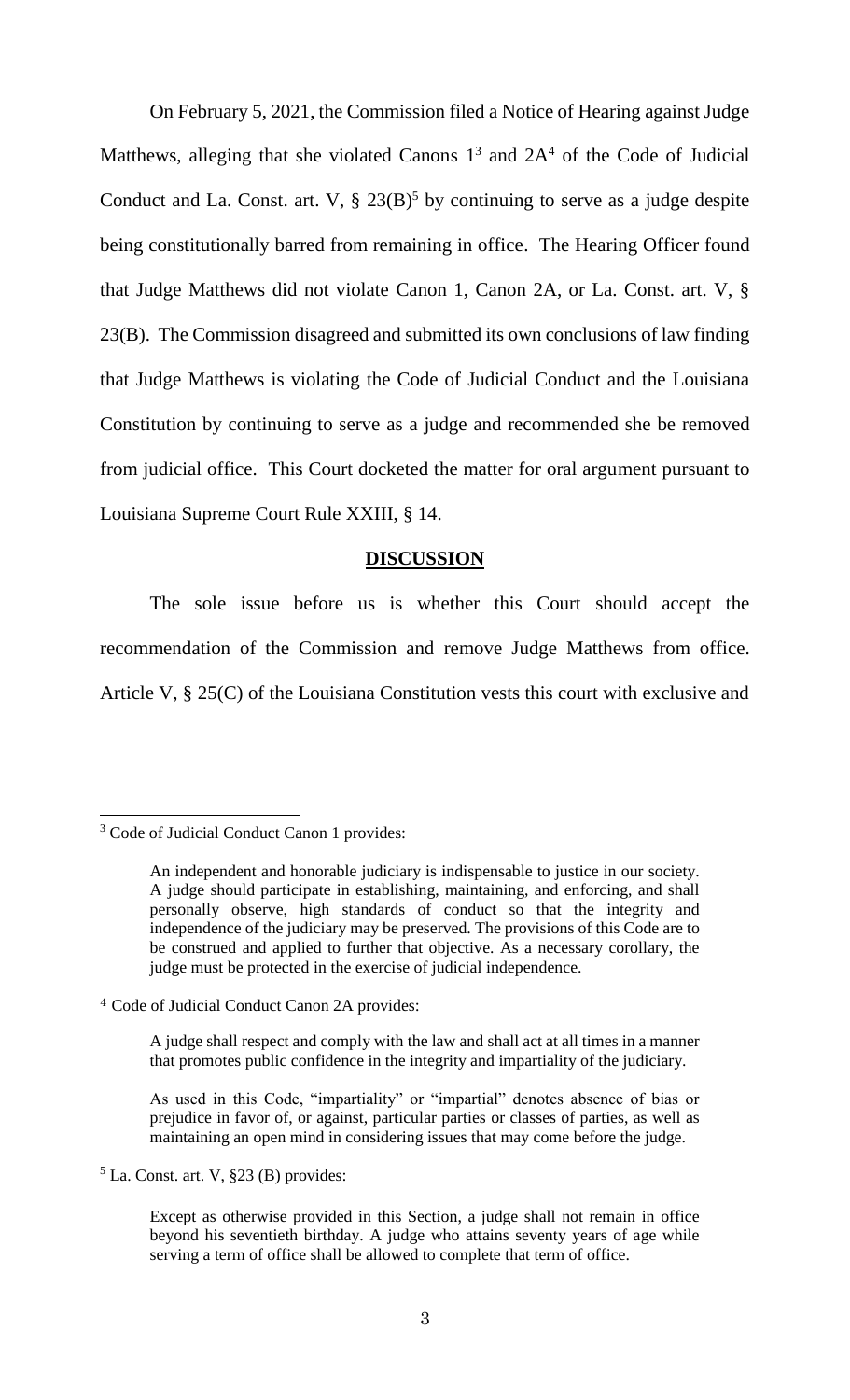original jurisdiction in judicial disciplinary proceedings and provides the substantive grounds for disciplinary actions against a judge.<sup>6</sup>

The Commission argues that Judge Matthews is constitutionally barred from remaining in office pursuant to the plain and unambiguous language of La. Const. art. V, § 25(B), having reached the mandatory retirement age of seventy prior to the commencement of her term. Her continued retention of judicial office is therefore in violation of Canons 1 and 2A of the Code of Judicial Conduct. *See Small v. Guste*, 383 So. 2d 1011, 1014 (La. 1980) (a judge who remains in office past the mandatory retirement age is guilty of misconduct). However, the Commission suggests a judicially created exception to La. Const. art. V, § 23(B) may be appropriate given the unique circumstances present and that this issue has arisen due to the executive branch's action in delaying a judicial election.

Judge Matthews counters that she was under the age of seventy at the time of her qualification for candidacy. *See* La. Const. art. V, § 24 (not specifying an age limit on qualification); La. R.S. 18:451 ("except as otherwise provided by law, a candidate shall possess the qualifications for the office he seeks at the time he qualifies for that office"). She further argues the Commission's interpretation of La. Const. art. V, § 23(B) leads to the absurd consequence wherein should a duly

 $6$  La. Const. art. V,  $\S 25$  (C) provides:

On recommendation of the judiciary commission, the supreme court may censure, suspend with or without salary, remove from office, or retire involuntarily a judge for willful misconduct relating to his official duty, willful and persistent failure to perform his duty, persistent and public conduct prejudicial to the administration of justice that brings the judicial office into disrepute, conduct while in office which would constitute a felony, or conviction of a felony. On recommendation of the judiciary commission, the supreme court may disqualify a judge from exercising any judicial function, without loss of salary, during pendency of proceedings in the supreme court. On recommendation of the judiciary commission, the supreme court may retire involuntarily a judge for disability that seriously interferes with the performance of his duties and that is or is likely to become permanent. The supreme court shall make rules implementing this Section and providing for confidentiality and privilege of commission proceedings.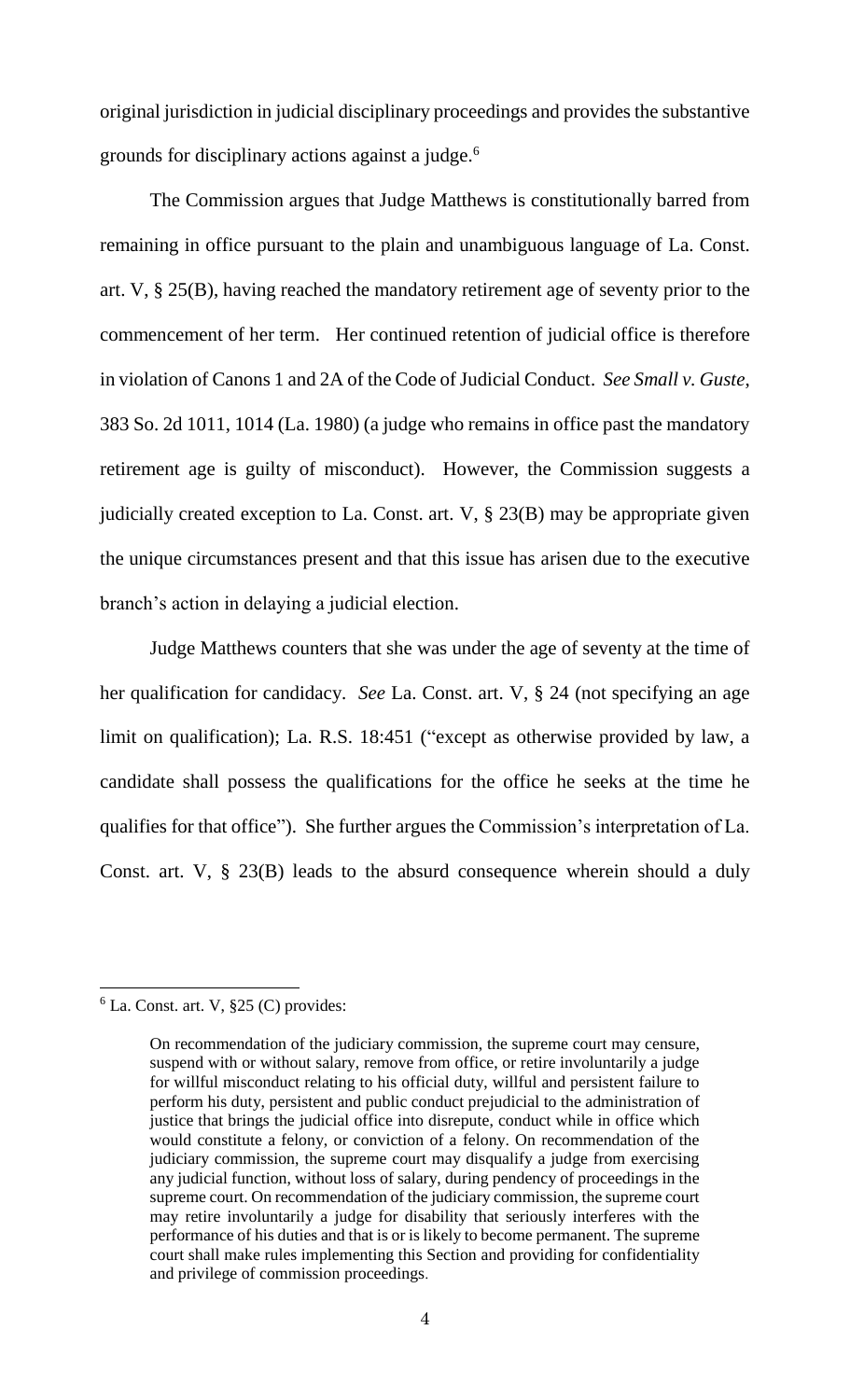qualified attorney that legitimately runs for judge for the first time wins, they must then be removed upon taking office.<sup>7</sup>

We need not create a judicial exception or force a strained interpretation of the Louisiana Constitution. Although the plain language of La. Const. art. V, § 23(B) provides that "a judge shall not remain in office beyond his seventieth birthday," the plain language of La. Const. art. V, § 25(C) provides that this Court *may* remove a judge from office based on the recommendation of the Commission. The word "may" is permissive and not mandatory. *See* La. R.S. 1:3; La. C.C.P. art. 5053. The Court therefore is not bound to accept the Commission's recommendation as the language of La. Const. art. V, § 25(C) is discretionary. *See* Lee Hargrave, *The Judiciary Article of the Louisiana Constitution of 1974*, 37 LA. L. REV. 765, 828 (1976).

This Court has supervisory and plenary authority over all other courts and original jurisdiction in all disciplinary matters related to the bench and bar. *See* La. Const. art. V, § 5. "This constitutional grant of supervisory authority has always been held to be plenary, unfettered by jurisdictional requirements, and exercisable at the complete discretion of the court*.*" *See* Albert Tate, Jr., *Supervisory Powers of the La. Courts of Appeal*, 38 TUL. L. REV. 429, 430 (1964); *see also In re Best*, 15- 2096, p. 14 (La. 6/29/16), 195 So.3d 460, 468 ("the primary purpose of the Code of Judicial Conduct is the protection of the public rather than to simply discipline judges") (citing *In re Marullo*, 96-2222, p.6 (La. 4/8/97), 629 So.2d 1019, 1023).

<sup>&</sup>lt;sup>7</sup> In *Greene v. Ardoin*, Judge Holdridge acknowledged "there may be a constitutional flaw which would allow [Judge] Matthews to run and be elected judge of the Baton Rouge City Court, but would prohibit her from being able to sit and serve as judge of that court." 20-0810, 313 So. 3d at 306 (Holdridge, J. concurring). Nonetheless, he further noted that Judge Matthews' interpretation of La. Const. art. V, §23(B) "would allow a lawyer of any age to be elected and serve a term as a judge" and also "allow a sitting judge over the age of seventy to resign, qualify as a candidate for judicial office, and if successful, to serve another term." *Id*.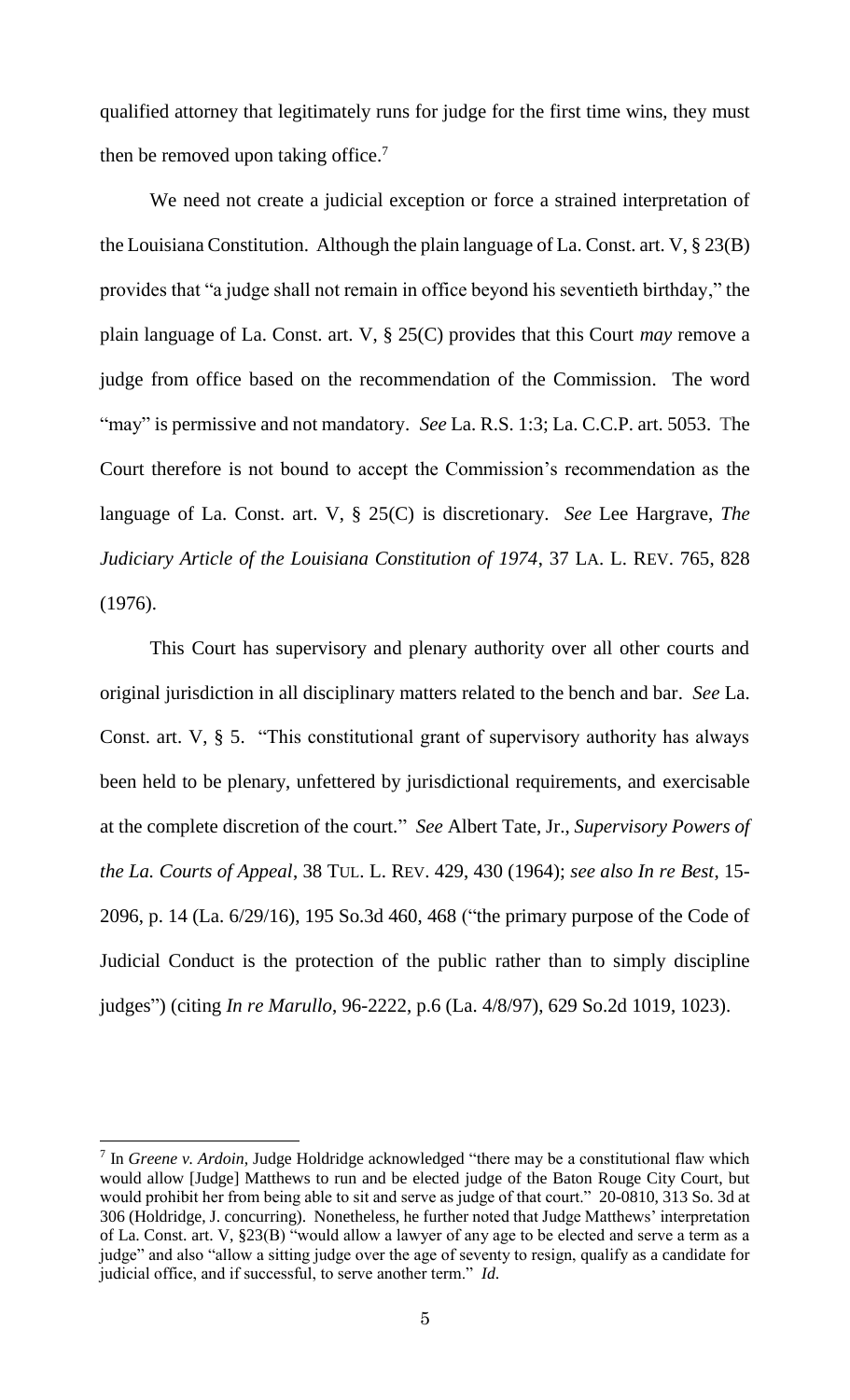Exercising this discretion, we find that judicial discipline is not warranted in this matter. The facts in this case are driven by the pandemic and subsequent proclamations issued by the governor which delayed the elections. But for these delays, Judge Matthews would have taken office prior to attaining the age of seventy.

#### **DECREE**

For the foregoing reasons, the Commission's recommendation is rejected and no discipline is imposed. We emphasize that this decision is limited to the individualized circumstances surrounding this case and election.

# **RECOMMENDATION REJECTED; NO DISCIPLINE IMPOSED**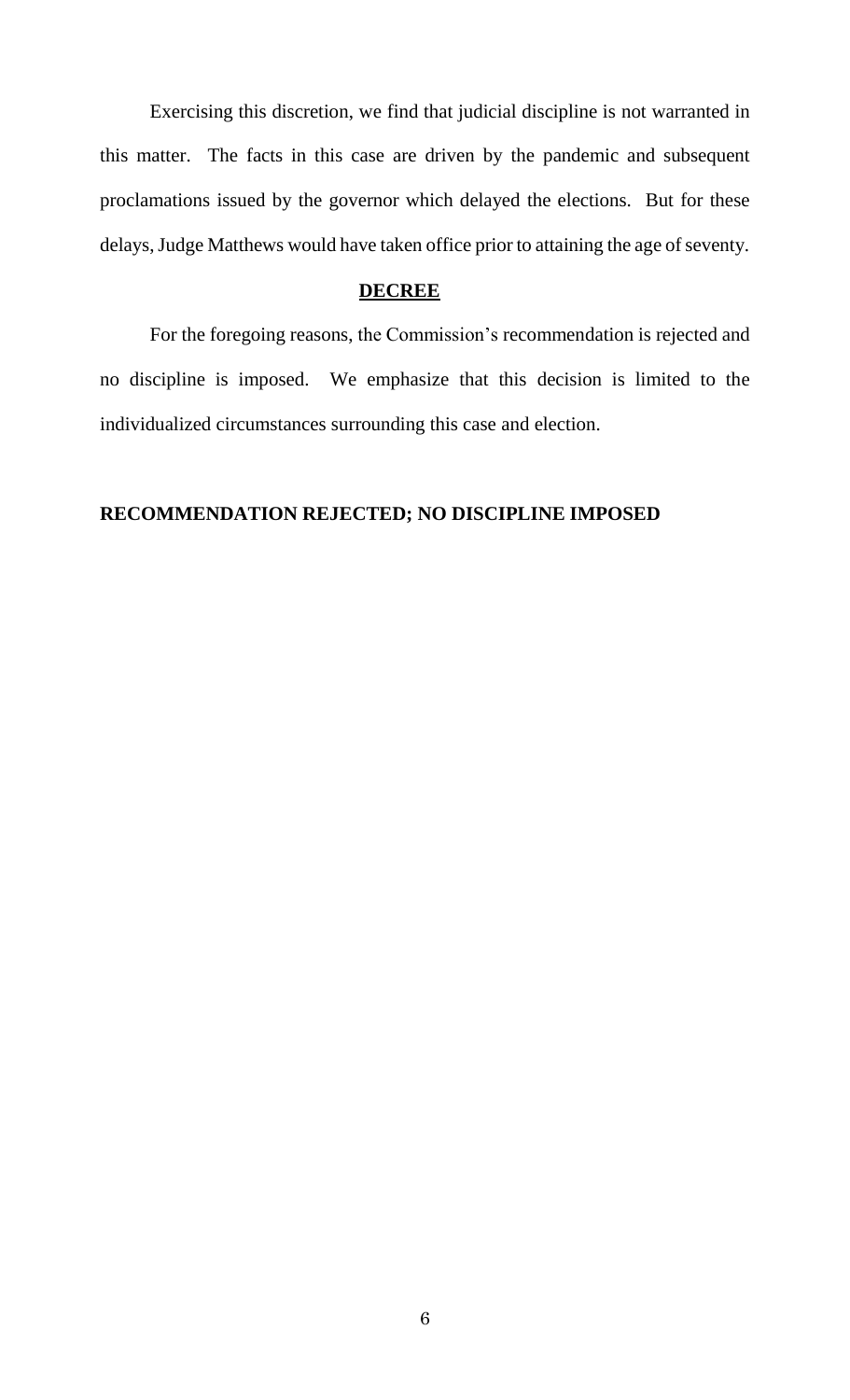# <span id="page-7-0"></span>**SUPREME COURT OF LOUISIANA**

#### **No. 2021-O-01078**

# **IN RE: JUDGE JOHNELL M. MATTHEWS BATON ROUGE CITY COURT EAST BATON ROUGE PARISH STATE OF LOUISIANA**

*Judiciary Commission of Louisiana*

# **WEIMER, C.J.**, dissenting.

This matter presents a challenging issue brought on by a worldwide pandemic that caused a judicial election date to be delayed. If the election had been held when originally scheduled, Johnell Matthews would likely have been elected to serve as a judge, and this matter would not be before the court. However, the election had to be postponed for public health reasons related to the ongoing pandemic.

By clear and unambiguous language, the Louisiana Constitution prohibits anyone over the age of 70 to serve as a judge unless that individual began serving a term of office as a judge prior to turning 70. La. Const. art. V,  $\S 23(B)$ .<sup>1</sup> The Louisiana Constitution is the supreme law of the state. **Louisiana Fed'n of Teachers v. State**, 13-0120, p. 22 (La. 5/7/13), 118 So.3d 1033, 1048. When the language of the constitution is clear and unambiguous, it must be applied as written. This court is not free to create an ambiguity where none exists, or to revise or rewrite the language of the constitutional provision under the guise of interpretation. **City of New Orleans v. Louisiana Assessors' Ret. and Relief Fund**, 05-2548, p. 30 (La. 10/1/07), 986 So.2d 1, 22. Thus, the constitution cannot be altered or amended by judicial fiat.

<sup>&</sup>lt;sup>1</sup> On November 4, 2014, a proposed amendment to La. Const. art. V,  $\S$  23 to eliminate the mandatory age-based retirement requirement was placed on the ballot. The citizens of Louisiana rejected the amendment.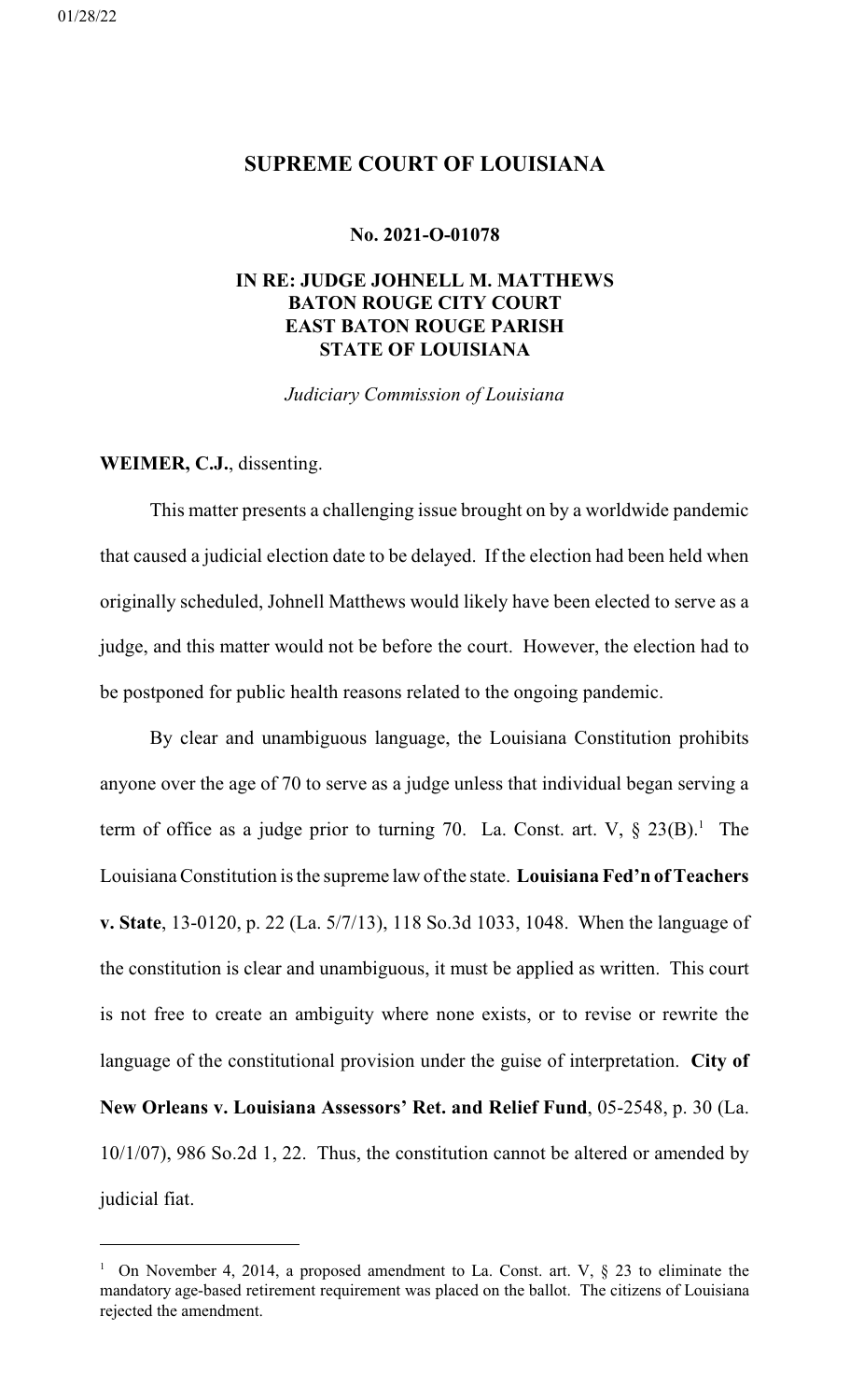The majority opinion does not disagree that Judge Matthews is constitutionally barred from remaining in judicial office under Article V, § 23(B), having reached the mandatory retirement age of 70 prior to the commencement of the term of office in question. However, the majority opinion nonetheless allows Judge Matthews to sidestep this prohibition by simply choosing not to apply the constitutional mandate. Louisiana Const. art. V, § 25(C) provides this court with discretion to discipline a judge ("On recommendation of the judiciary commission, the supreme court **may** censure, suspend with or without salary, remove from office, or retire involuntarily a judge for willful misconduct relating to his official duty, willful and persistent failure to perform his duty, persistent and public conduct prejudicial to the administration of justice that brings the judicial office into disrepute ....") (emphasis added); however, that discretion does not authorize this court to ignore constitutional mandates, particularly when this court has consistently removed judges for the very reason the Judiciary Commission brought charges in this case–lack of compliance with the constitutional age restriction. Notwithstanding Judge Matthews' good faith belief that she had the right to remain in office, or her capable service as a judge, this court has held that "a judge's willful retention of office beyond [the] mandatory retirement age is grounds for removal by this court." **In re Wingerter**, 621 So.2d 1098, 1101 (La. 1993). Both in **Wingerter** and **In re Levy**, 427 So.2d 844 (La. 1983), this court removed/involuntarily retired judges for continuing to occupy judicial office after reaching the mandatory retirement ages applicable to them. Moreover, in **Small v. Guste**, 383 So.2d 1011 (La. 1980), this court explained that if a judge willfully refusesto performhis constitutional and ethical duty to retire upon reaching mandatory retirement age and such action is publicized, it is possible the judge will be found guilty of "persistent and public conduct prejudicial to the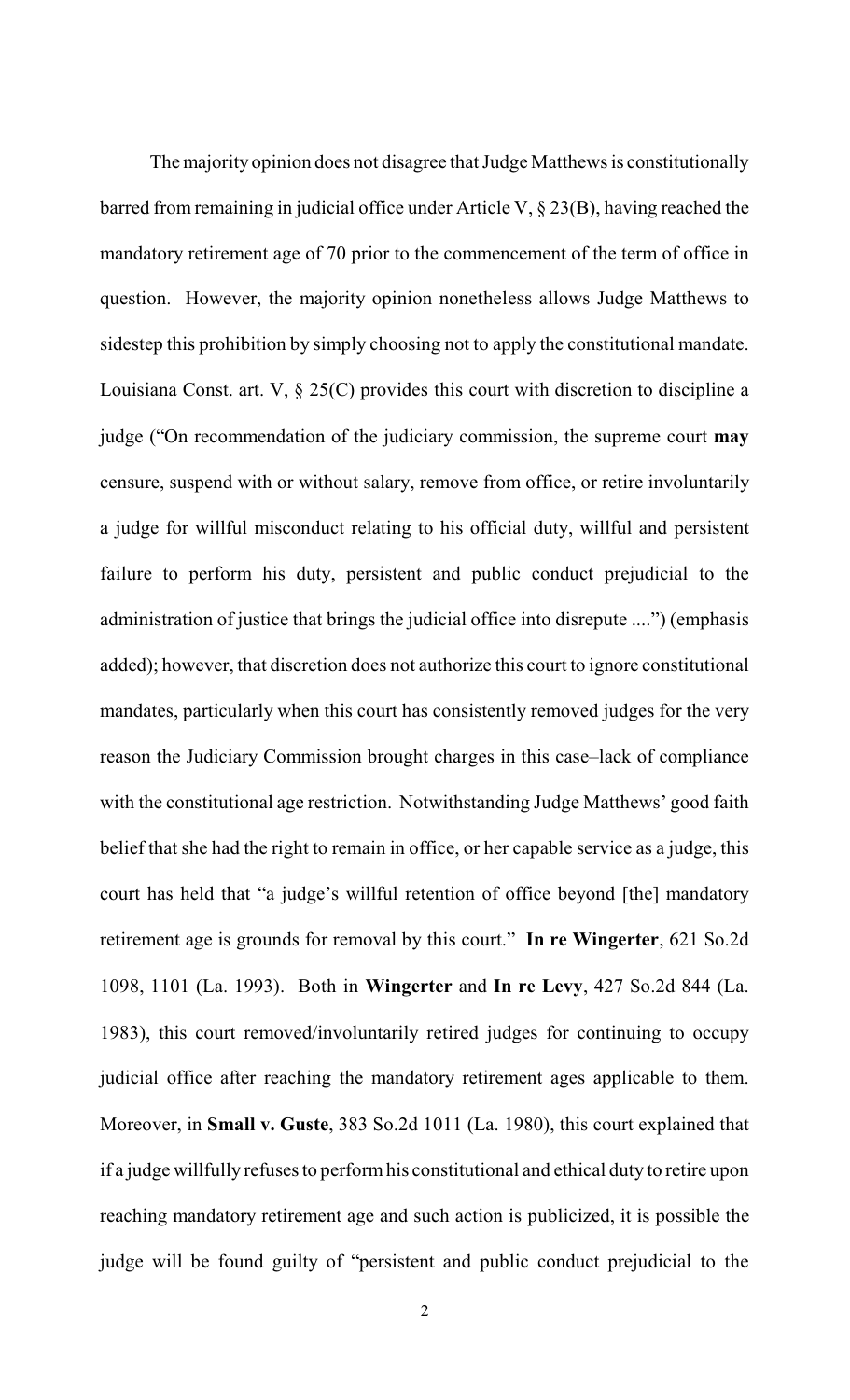administration of justice that brings the judicial office into disrepute." *Id***.** at 1014 (citing La. Const. art. V, § 25).

The word "may" in Article V,  $\S 25(C)$  affords the court the necessary discretion to not impose discipline for any number of reasons, such as a failure to meet the burden of proof of charges or finding no legal grounds for the charges. If the constitution used the word "shall" instead of "may" in Article V,  $\S 25(C)$ , it would have compelled this court to discipline every judge against whom the Judiciary Commission brings charges–an absurd result. Furthermore, it is wholly inappropriate to expand the word "may" in this context to justify ignoring the plain language of Article V, § 23(B). Section 23(B) clearly provides, in mandatory language, that a person beyond 70 years of age shall not serve as a judge unless elected to a term commencing prior to the age of 70. See **Rathborne Lumber & Supply Co. v. Falgout**, 218 La. 629, 635, 50 So.2d 295, 297 (La. 1950) ("It is well recognized, however, that although words of a statute are permissive, ... sometimes they may require an interpretation giving them mandatory effect, this occurring where the context or subject matter compels such construction or where it is necessary to carry out the clear policy and intention of the Legislature."). Accordingly, Judge Matthews is legally prohibited, in mandatory language, from remaining in office based on the Louisiana Constitution, and her refusal to resign from judicial office must, therefore, be deemed to constitute grounds for discipline. By declining to impose discipline in the form of removal/involuntarily retirement, the majority opinion is enabling Judge Matthews to retain her seat on the Baton Rouge City Court in violation of La. Const. art. V, § 23(B). Although this matter arises from an unprecedented set of circumstances, other citizens of this state cannot be expected to respect the law as it is written if a judge does not.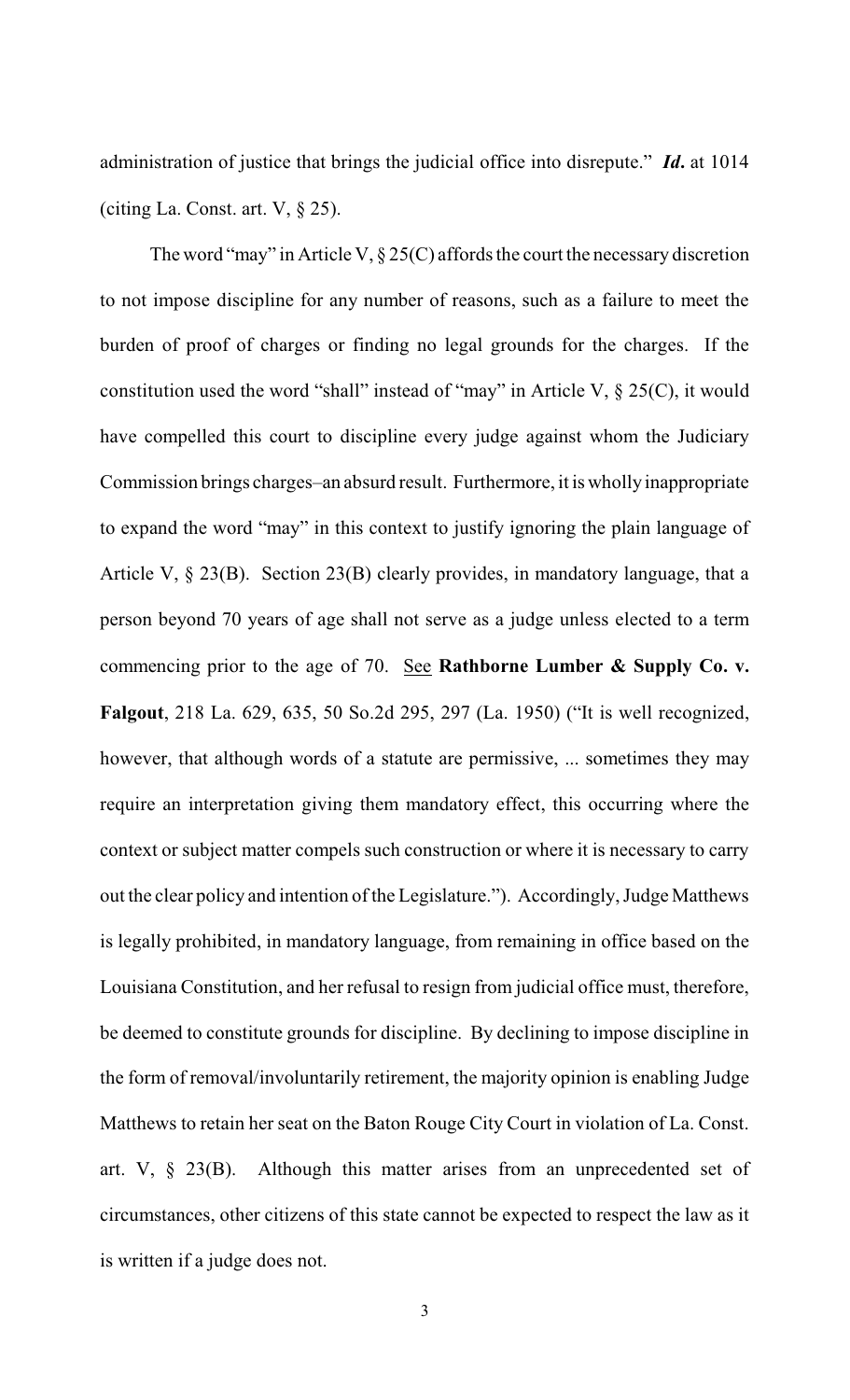An argument has been raised that this court's action in **Comm. To Re-Elect Judge Moore o/b/o Moore v. Ardoin**, 20-0941 (La. 7/24/20), 300 So.3d 403, as authority for this court to allow Judge Matthews to remain in office by taking into account the unique circumstances surrounding Judge Matthews' case. I find this case distinguishable and irrelevant to the issue before the court. In **Moore**, this court issued a per curiam allowing Judge Moore's campaign committee chairman (rather than the candidate, Judge Moore) to sign the certificate of candidacy required by La. R.S. 18:463(A)(2)(a). This court's order required the candidate to sign the certificate no later than 11/2/20, and once signed, the order provided that the document would be attached to and relate back to the date of the original certificate. This lack of formal compliance with the election law statute was allowed because the candidate was hospitalized with Covid-19 on the date the certificate was due. Notably, **Moore** arose in the context of statutory law, not in the context of evaluating a constitutional provision. Thus, **Moore** did not involve a very specific constitutional provision which limits who can serve as a judge to those who are less than 70 years old when elected. The election law at issue in **Moore** essentially involved a ministerial requirement: the candidate's signature on a document. The statements attested to in the document were not at issue. Moreover, this court actually required the candidate to comply with the mandates of that statute within a specific time. Thus, this court did not completely eliminate the statute's requirements. <sup>2</sup> By contrast, this case involves a substantive, specific constitutional provision. Judge Matthews' age cannot be altered. And the age requirement is a substantive element that cannot be

<sup>&</sup>lt;sup>2</sup> Statutorily, La. C.C. art. 9 allows an exception when the strict application of the statute leads to an absurd result. In **Moore**, the candidate was temporarily handicapped. Any number of handicaps could have prevented him from physically signing a qualification paper. Regardless, he still potentially faced the electorate after qualifying.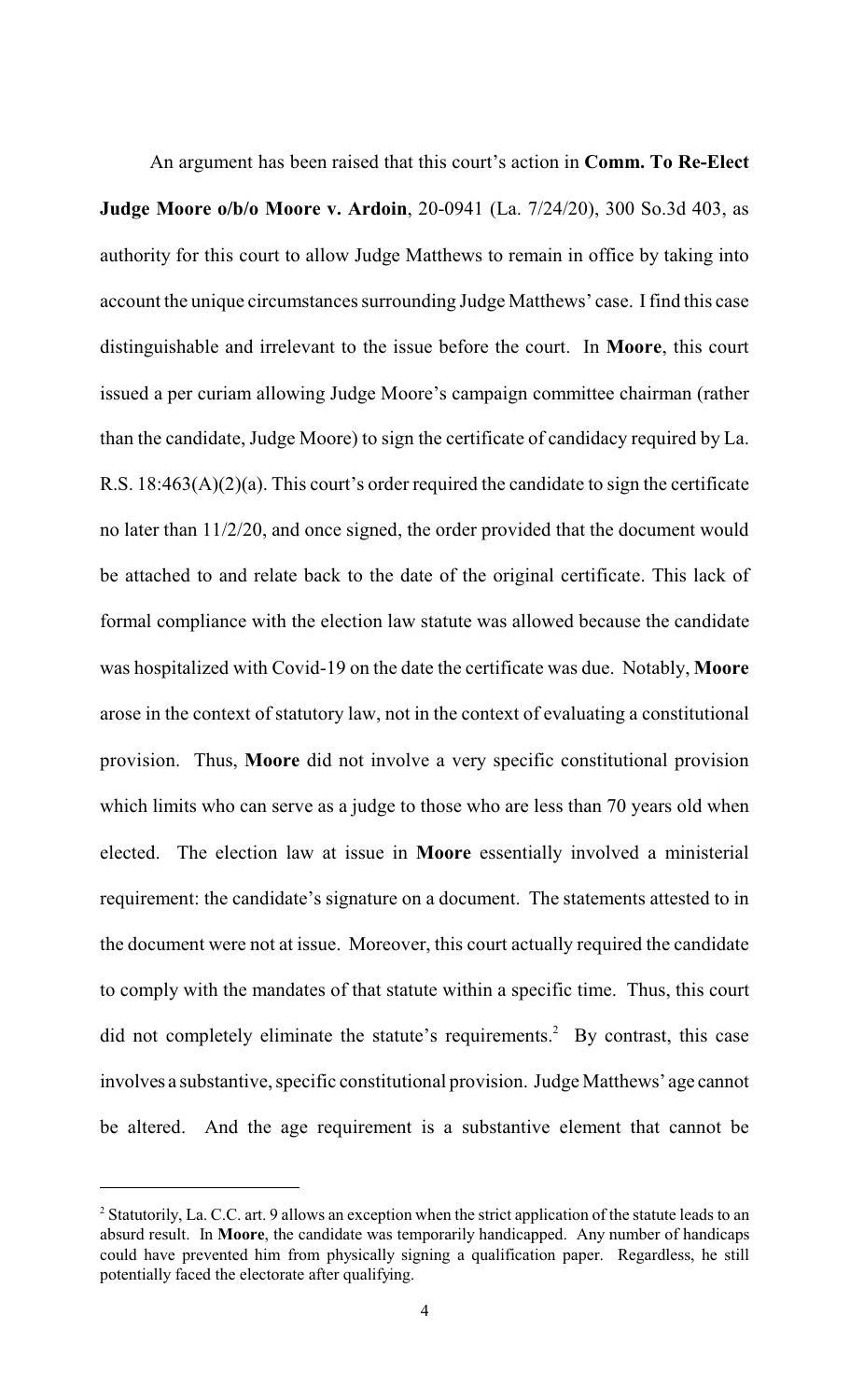subsequently and/or retroactively remedied. The court's action in **Moore** does not give the court leave to ignore or refuse to apply the specific constitutional provision related to judicial retirement.

There is no dispute regarding the relevant facts. The primary purpose of the Code of Judicial Conduct is to protect the public, rather than to discipline a judge. **In re Marullo**, 96-2222, p. 6 (La. 4/8/97), 692 So.2d 1019, 1023. Although this matter arises in a disciplinary setting, I do not view this as a lapse in Judge Matthews' character or an issue of misdeeds; rather, this is an instance in which the constitution dictates Judge Matthews shall not serve. Louisiana's laws have always drawn lines related to age, which in certain circumstances may seem arbitrary. However, once a line is drawn, particularly in the constitution, that line must be acknowledged and enforced. During her service, Judge Matthews has undoubtedly encountered situations wherein she felt a law was inequitable, but she applied the law because that is the obligation of a judge. I am compelled by the law to do so in this matter.

By all accounts, Judge Matthews has served well and is a respected jurist. The Judiciary Commission indicated in brief to this court, and I agree, that her character and her right to initially qualify to seek judicial office are not in question. The facts of this case dictate an unfortunate result. I have devoted significant time and effort to evaluating the law to determine if there was a legal path to enable Judge Matthews to continue to serve. $3$  This nation prides itself on being a nation of laws, and not of men or women. <sup>4</sup> The constitution emanates from the people. The people expect

<sup>&</sup>lt;sup>3</sup> In my opinion, this matter should have been resolved earlier this year because the salient facts are not at issue and the law is clear. See **In re: Confidential Party**, 20-1492 (La. 1/14/21), 309 So.3d 727 (Weimer, C.J., dissenting, noting all of the relevant facts are undisputed, the issue is purely one of law, and the matter should have been expeditiously resolved).

<sup>&</sup>lt;sup>4</sup> John Adams said, "We are a nation of laws, not of men." This means the laws apply to everyone equally and that no one is above the law. *Dura lex, sed lex*.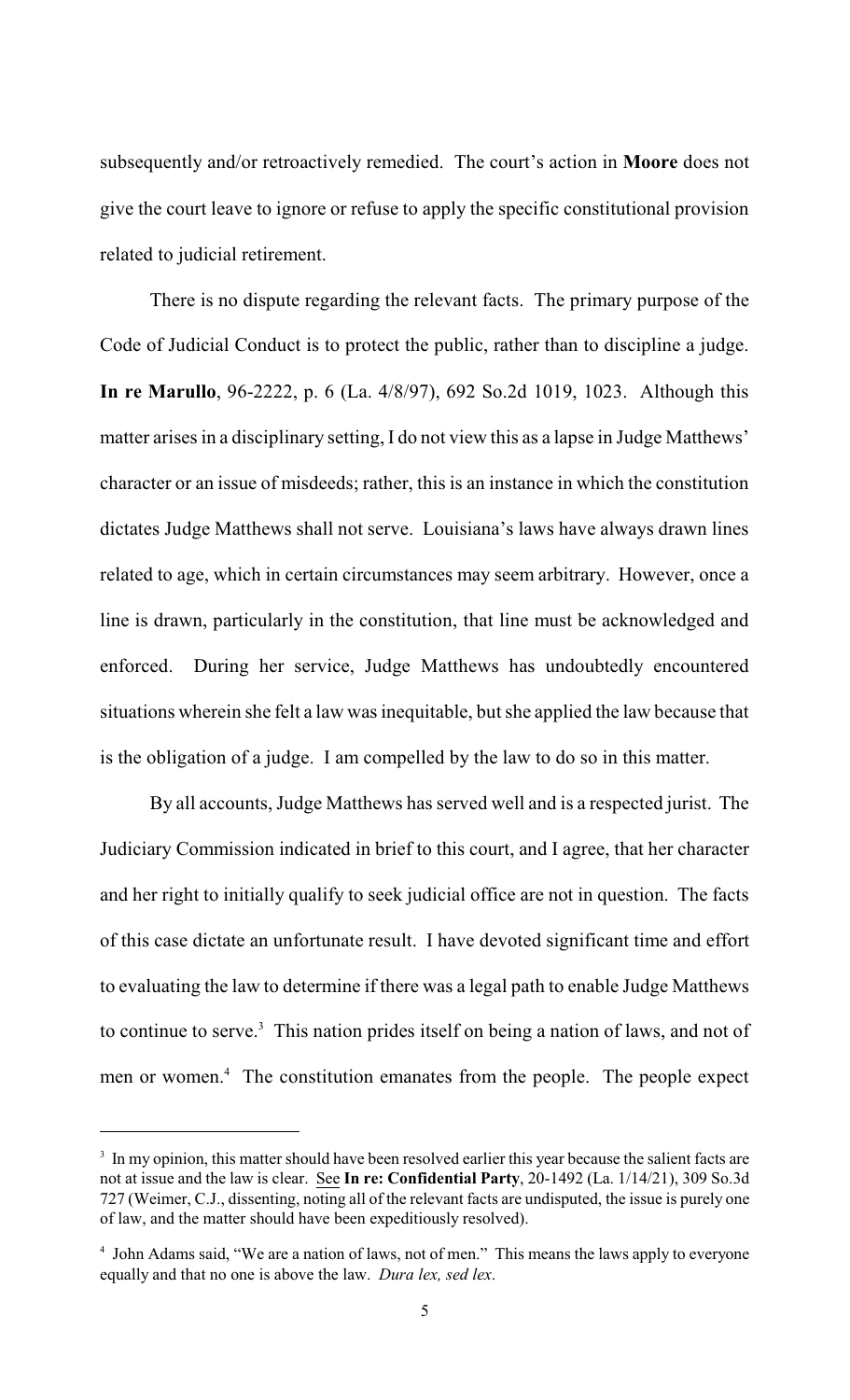judges to apply the law as written. Although I dislike the result in this case, ultimately I am constrained to apply the law as it is written, despite the equities in Judge Matthews' favor. Therefore, I am compelled to very respectfully dissent.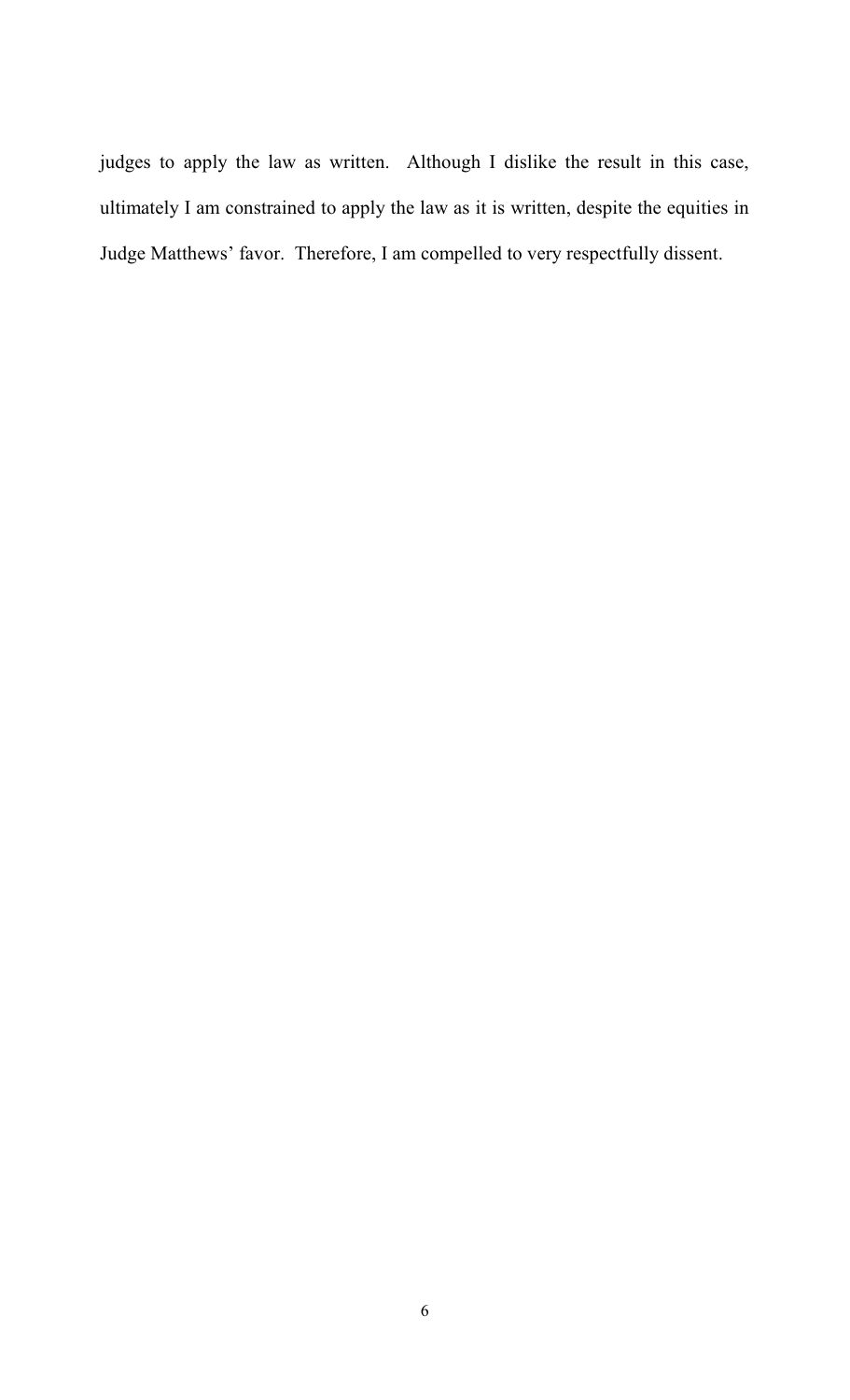#### <span id="page-13-0"></span>01/28/22

# **SUPREME COURT OF LOUISIANA**

# **No. 2021-O-01078**

# **IN RE: JUDGE JOHNELL M. MATTHEWS BATON ROUGE CITY COURT EAST BATON ROUGE PARISH STATE OF LOUISIANA**

Judiciary Commission of Louisiana

**Crain, J.,** dissenting.

 I join Chief Justice Weimer's well-written dissent entirely, and write separately only for emphasis. La. Const. art. V, § 23(B) provides:

Except as otherwise provided in this Section, a judge shall not remain in office beyond his seventieth birthday. A judge who attains seventy years of age while serving a term of office shall be allowed to complete that term of office.

This constitutional mandate is clear: "a judge shall not remain in office beyond his seventieth birthday." The directive is subject to one--*and only one*--exception: "A judge who attains seventy years of age while serving a term of office shall be allowed to complete that term of office." The section does not allow for exceptions found in other parts of the constitution. Judge Matthews was seventy years-old when she took office. The Louisiana Constitution clearly provides she "shall not remain in office" unless she "attain[ed] seventy years of age while serving a term of office." Judge Matthews did not turn seventy while serving her term; she turned seventy *before* her term began. [1](#page-13-1)

Section 23(B) does not contain an exception for a pandemic or for an executive proclamation that delays an election. It is the only constitutional provision that sets the age after which a judge cannot serve. The Commission erroneously

<span id="page-13-1"></span><sup>&</sup>lt;sup>1</sup> While Judge Matthew's election was rescheduled twice, qualifying for the election was never reopened and none of the candidates were required to re-qualify for the delayed election dates. Thus, she met all qualifications to serve at the time of qualifying. It was not until later that she became constitutionally barred from serving as judge. *Compare Clark v. State*, 20-00914 (La. 7/21/20), \_\_\_ So. 3d \_\_\_ (2020WL4251388 p. 1) ("We hold that a person constitutionally barred from serving as judge cannot be a candidate for judicial office.").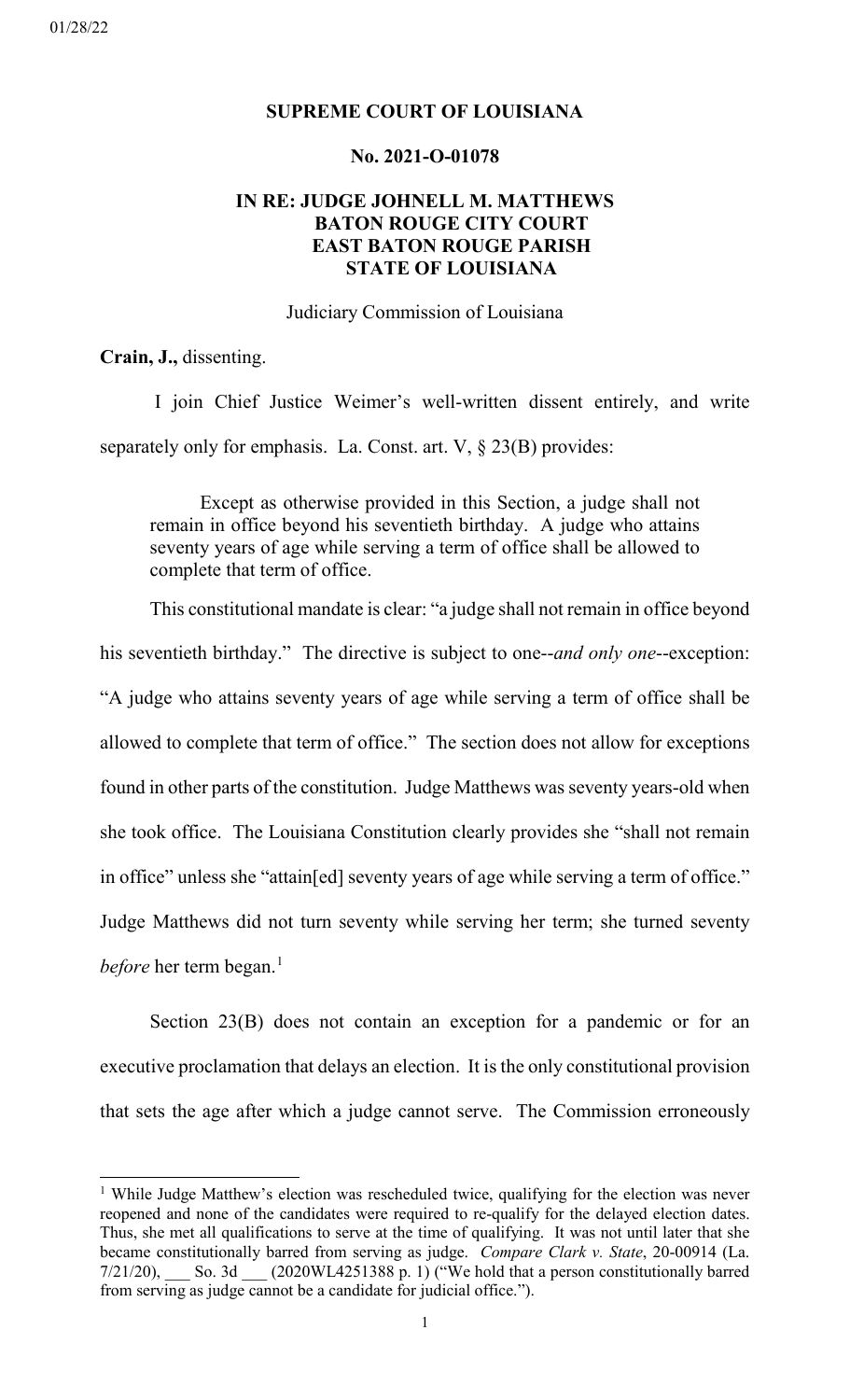suggests a judicially created exception to Section 23(B) "may be appropriate" under these unique circumstances, and the majority purports to resist that suggestion. But, there are no circumstances under our three-branch constitutional form of government where the judiciary is at liberty to create an exception to an express constitutional provision. The constitution is the supreme law of this state. *See* La. Civil Code art.1; *M.J. Farms, Ltd. V. Exxon Mobil Corp.*, 07-2371 (La. 7/1/08), 998 So.2d 16, 31-32. Unequivocal constitutional provisions are not subject to judicial construction and should be applied by giving words their generally understood meaning. *Ocean Energy, Inc. v. Plaquemines Parish Government*¸04-0066 (La. 7/6/04), 880 So.2d 1, 7. "Those who wish to change the mandatory retirement age provisions in Art. V, § 23(B) are provided an avenue for doing so by La. Const. Art. XIII, § 1. ('An amendment to this constitution may be proposed by joint resolution at any regular session of the legislature...')." *Clark*, 2020WL4251388 p. 1.

The constitutional validity of Section 23(B) is not in doubt. *See Clark v. State*, 20-00914 (La. 7/21/20), \_\_\_ So. 3d \_\_\_ (2020WL4251388 p. 1); *Giepert v. Wingerter*, 531 So. 2d 754, 755 (La. 1988); *see also Gregory v. Ashcroft,* 501 U.S. 452, 471, 111 S. Ct. 2395, 2407, 115 L. Ed. 2d 410 (1991). Forced application of this mandate is not a pleasant exercise. As recognized in *Clark*, inequities are inevitable when the law "draws a line at a certain age" to compel a judge to retire. *Clark*, 2020WL4251388 p. 1. There, we noted that "depending on when a judge's birthday falls in his term, this provision permits some judges to serve years longer than a colleague who may only be weeks or days older." *Id*. We are again confronted with difficult inequities caused by the application of Section 23(B). A person duly-elected to serve as judge is now constitutionally barred from serving. However, "despite these inequities, the provision has a rational basis in a legitimate state interest," has been repeatedly upheld by this court, and must be applied as mandated by the electorate. *See Clark*, 2020WL4251388 p. 2.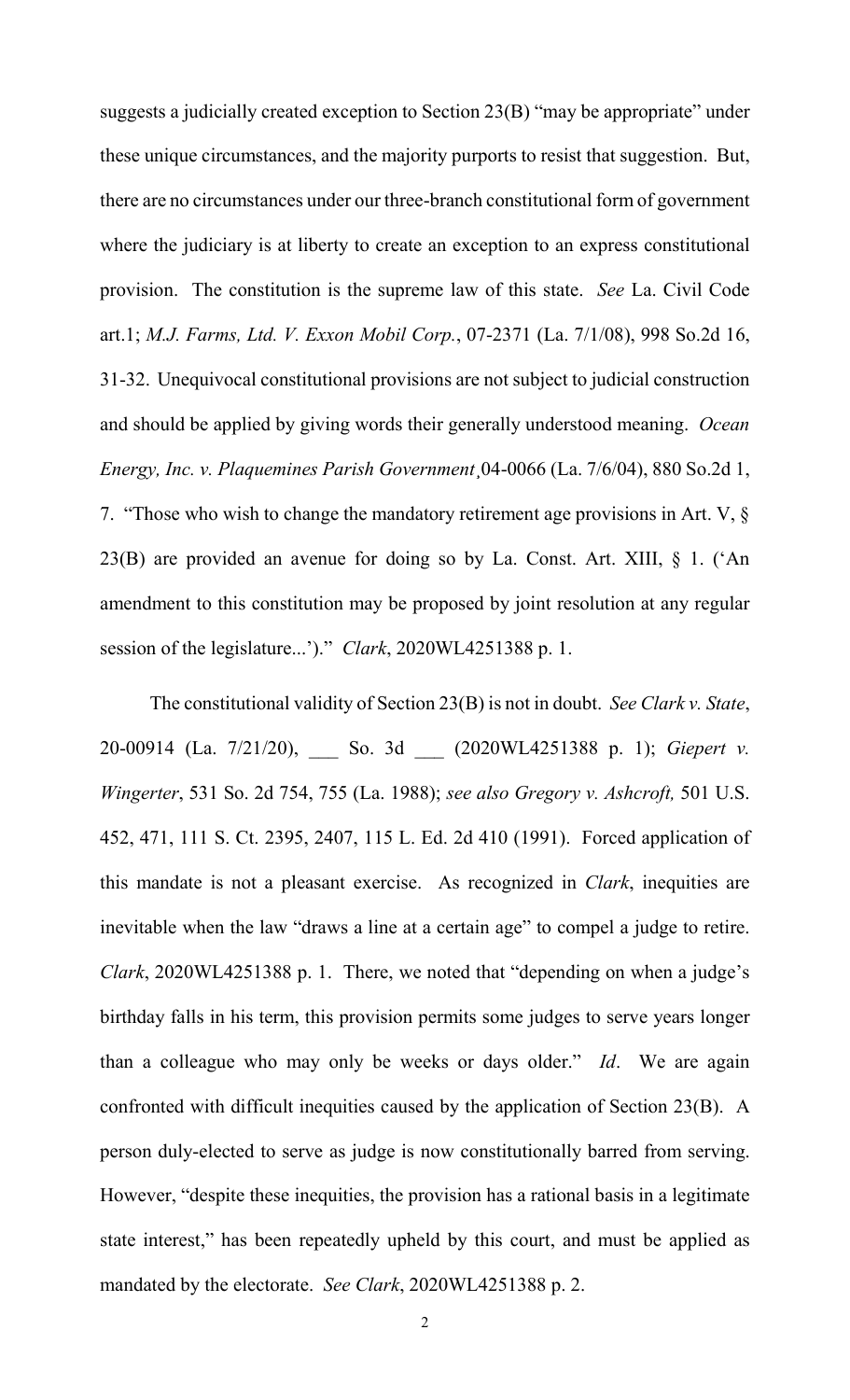I am sympathetic to Judge Matthews' situation. Through no fault of her own, the election for this judicial seat was postponed due to Covid-19 until after Judge Matthews turned seventy. She did nothing wrong to create the predicament that now disqualifies her from serving. Sympathy, however, is not a basis for disregarding or amending the constitution.

Judge Matthews will now serve because the majority has embraced as "discretion" the choice not to enforce an express provision of the Louisiana Constitution. They justify this by relying on the word "may" to suggest this court has unfettered discretion to reject a recommendation of the Commission. Chief Justice Weimer's dissent clearly articulates why the word "may" does not always permit discretion. I agree with his conclusion–our action here is mandatory. Equitable considerations cannot prevail when in conflict with the positive written law. *See* La. Civ. Code art. 4; *Luther v. IOM Co. LLC*¸13-0353 (La. 10/15/13), 130 So.3d 817, 826.

Until now, this court has always enforced the age requirements for judges. *See In re Wingerter*, 621 So.2d 1098, 1101 (La. 1993); *In re Levy*, 427 So.2d 844, 847 (La. 1983); *Small v. Guste*, 383 So.2d 1011, 1014 (La. 1980) ("A judge's willful retention of office beyond his mandatory retirement age is grounds for removal by this Court."). There is no legal authority for ignoring the clear and unequivocal law that constitutionally bars Judge Matthews from serving. I wish that was not so. But, for these reasons and those articulated by Chief Justice Weimer, I believe Judge Matthews must be removed from office.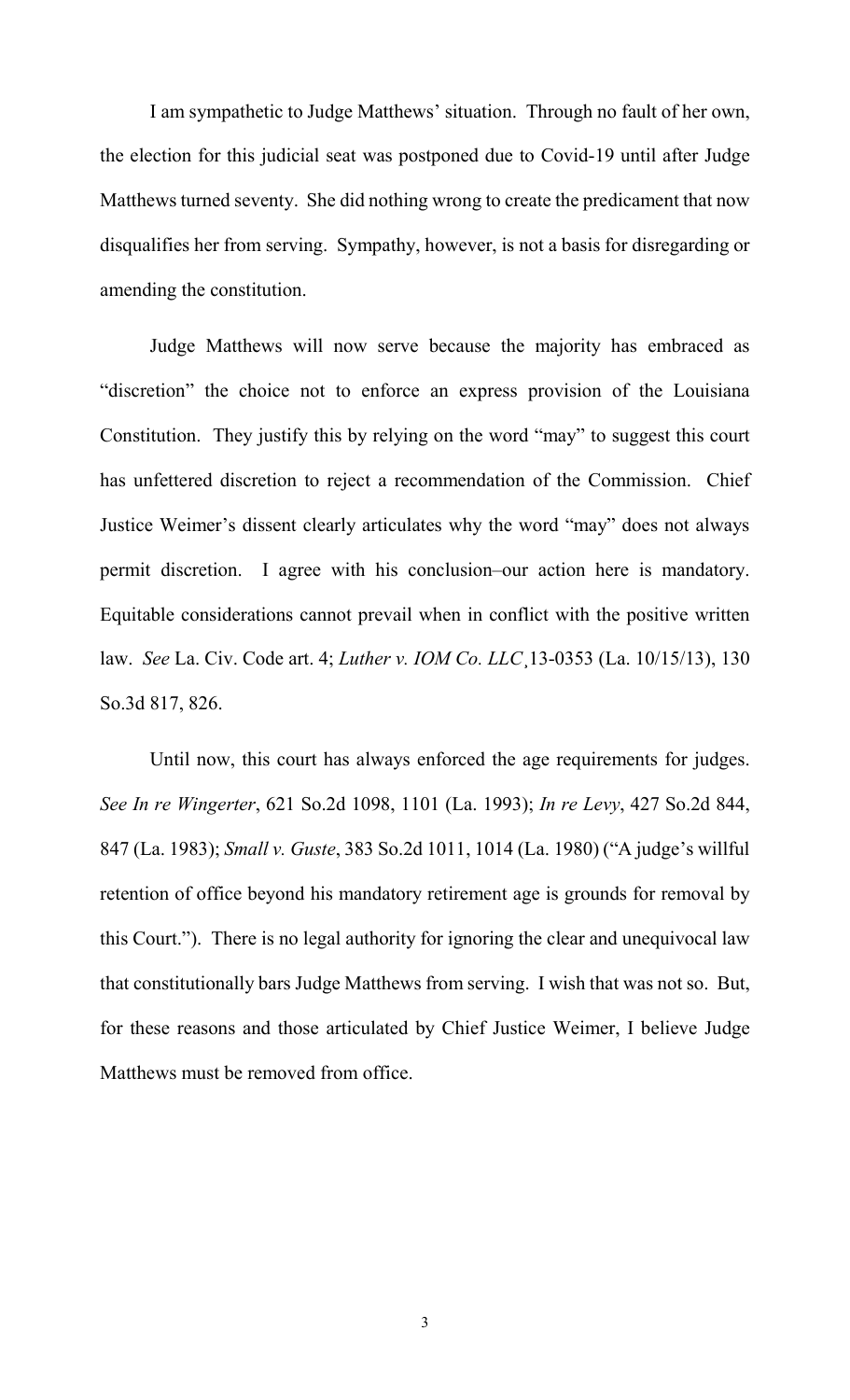#### <span id="page-16-0"></span>**SUPREME COURT OF LOUISIANA**

## **No. 2021-O-01078**

# **IN RE: JUDGE JOHNELL M. MATTHEWS BATON ROUGE CITY COURT EAST BATON ROUGE PARISH STATE OF LOUISIANA**

Judiciary Commission of Louisiana

**McCALLUM, J.**, dissents with reasons.

I respectfully dissent. This case presents yet another example of an unfortunate consequence of the pandemic and the government's reaction to it; namely, the decision to change the date of the election. Through no fault of her own, Judge Matthews became a casualty of this decision. Although empathetic to Judge Matthews' situation, I do not find any circumstance by which this Court may ignore the express and unambiguous terms of the Louisiana Constitution and, in my view, her age at the time of the election prevents her from remaining on the bench.

The facts are not in dispute. Judge Matthews was 69 years old and not a judge when she qualified to run for a judicial vacancy on the Baton Rouge City Court. Had the Governor not rescheduled the original special primary and general election dates in April and May 2020 because of the unprecedented COVID-19 pandemic, Judge Matthews could have assumed judicial office before her seventieth birthday on June 7, 2020, without any issue. However, this is not the case.

Louisiana Const. art. V, § 23(B), relative to mandatory retirement of judges, provides, "[e]xcept as otherwise provided in this Section, a judge shall not remain in office beyond his seventieth birthday. A judge who attains seventy years of age while serving a term of office shall be allowed to complete that term of office." The language of Article V, § 23(B) is clear and unambiguous. Unless a judge turns seventy while serving a term of office, the judge shall not remain in office beyond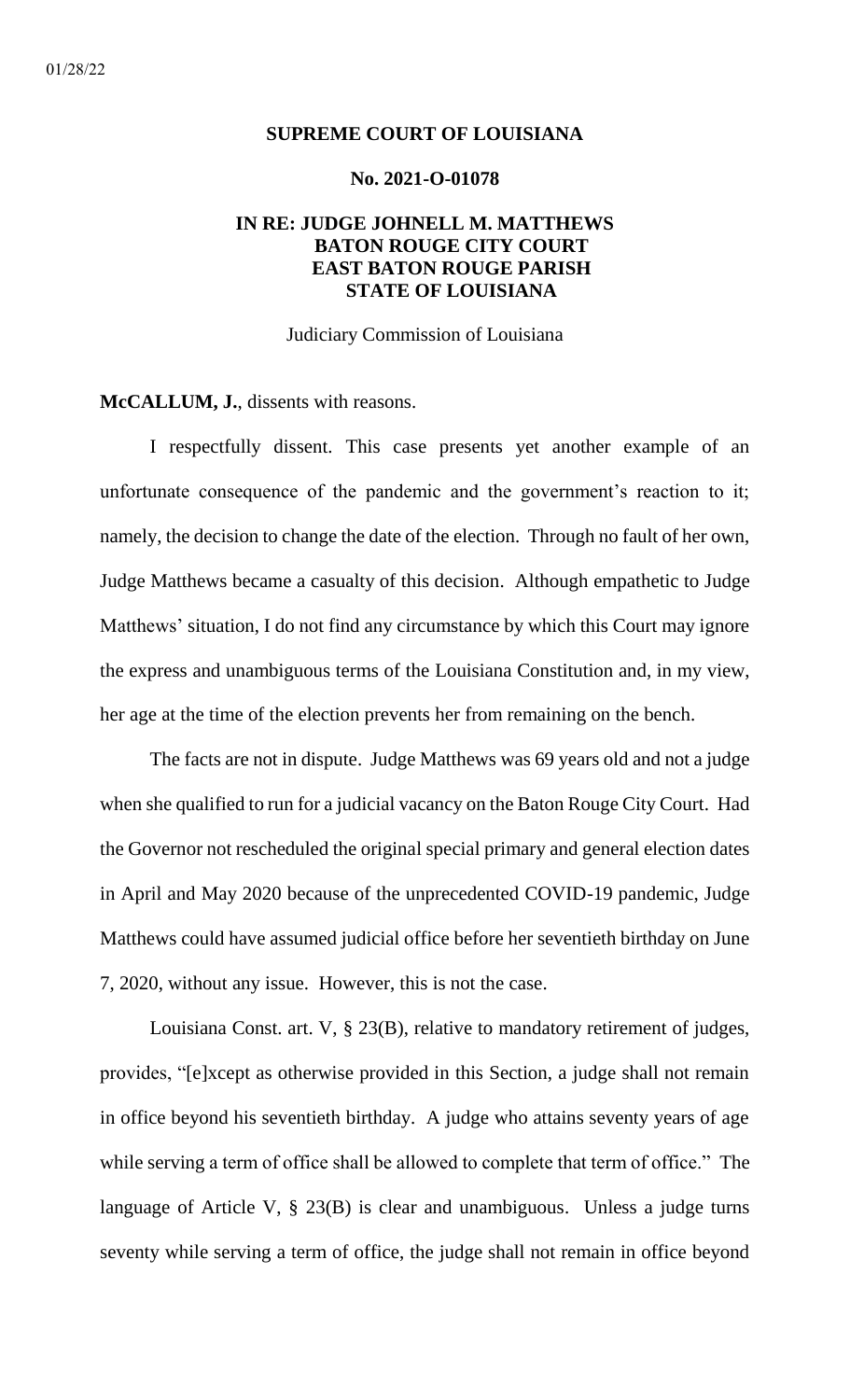his or her seventieth birthday. Judge Matthews assumed judicial office on September 9, 2020, after she turned seventy years old. Accordingly, she is presently a "judge," is "remain[ing] in office," and is "beyond [her] seventieth birthday." Furthermore, because Judge Matthews turned seventy prior to her term in office, the second sentence of La. Const. art. V, § 23(B) does not apply, or allow Judge Matthews to complete her term of office. Thus, every day that Judge Matthews sits in office, she is "remaining" in office beyond her seventieth birthday in violation of La. Const. art. V, § 23(B).

To arrive at the conclusion that a person over seventy and not previously a judge can serve one and only one term in office, Judge Matthews is interpreting the verb "remain" to mean "stay in office after the expiration of a term in office" (or something similar thereto). However, that interpretation not only contorts the generally understood meaning of "remain,"<sup>1</sup> it makes the second sentence of La. Const. art. V, § 23(B) superfluous. If the first sentence of La. Const. art. V, § 23(B) only prohibited a judge from assuming another term in office after reaching seventy years of age, then a judge could clearly complete his or her term in office and there would have been no need to amend Section 23(B) in 2003 to permit a judge "who attains seventy years of age while serving a term of office [to] be allowed to complete that term of office."

Alternatively, Judge Matthews may be asserting that the verb "remain" somehow simultaneously holds two different meanings depending upon whether the judge in question was newly elected or had previously served a term of office. Again, that is not what the plain language of La. Const. art. V, § 23(B) provides. Section 23(B) uses the term "a judge" and does not distinguish between judges who have and have not previously served a term in office.

 $<sup>1</sup>$  The generally understood meaning of "remain" is "to stay in the same place" or "to continue</sup> unchanged." *See* MERRIAM-WEBSTER,<https://www.merriam-webster.com/dictionary/remain> (last visited July, 2021).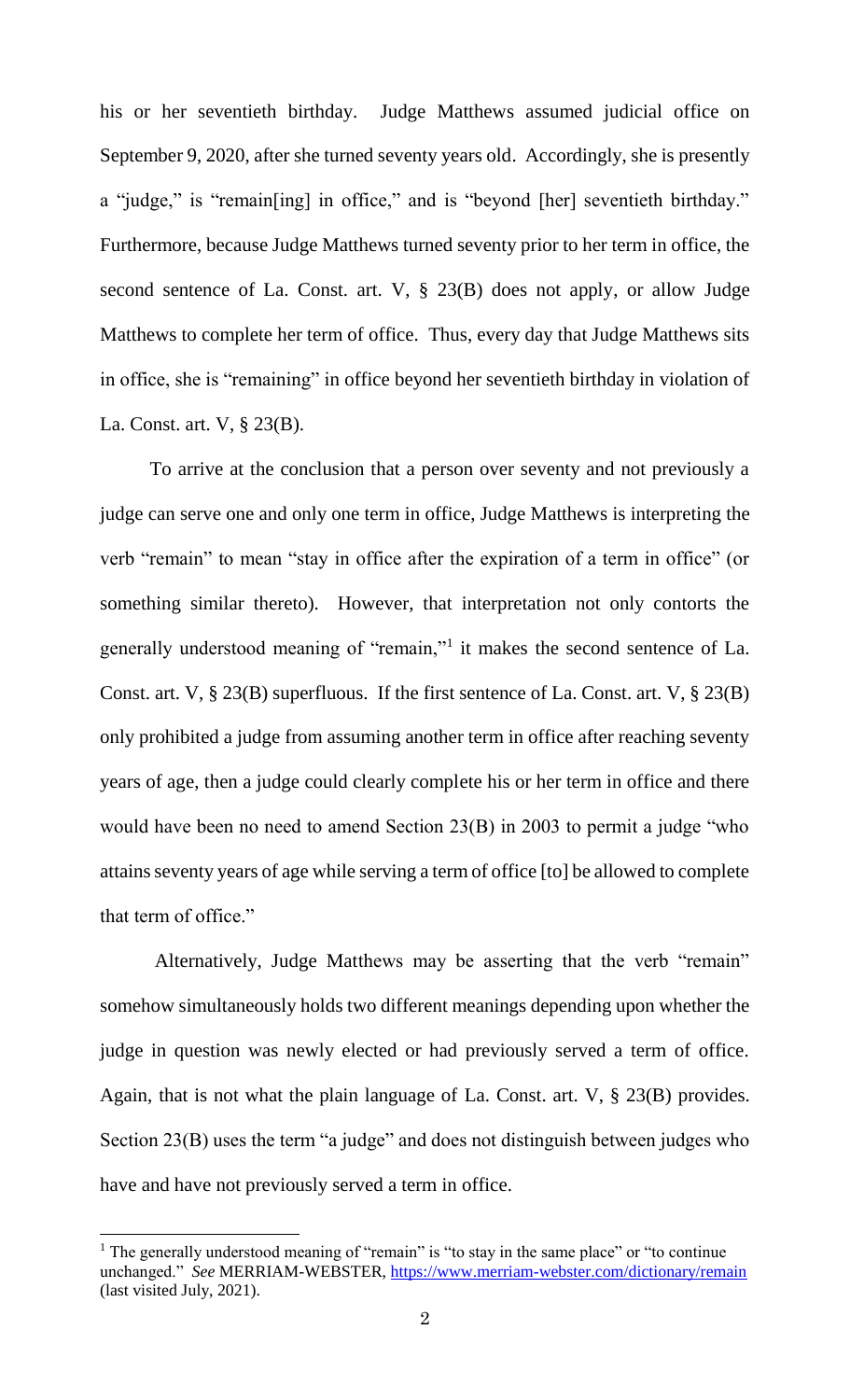Judge Matthews' interpretation impermissibly lends itself to absurd consequences that cannot be the intent of the law. *See* La. C.C. art. 9. As Judge Holdridge stated in his concurring opinion, concurring in the result in *Green v. Ardoin*, 20-0810 (La. App. 1 Cir. 9/11/20), 313 So. 3d 298 (Holdridge, J., concurring), Judge Matthews' interpretation "would allow a lawyer of any age to be elected and serve a term as a judge," and "[i]t is hard to imagine that the voters of this state thought they were voting to allow eighty and ninety year old lawyers to be judges but prohibiting current judges who are seventy to remain in office." *Id*., 20- 0810, p. 2, n.4, 313 So. 3d at 306. Such an interpretation would also, incredibly, "allow a sitting judge over the age of seventy to resign, then qualify as a candidate for judicial office, and if successful, to serve another term." *Id*. It would also "allow any lawyer with the requisite years of experience to run for judge at any age while a sitting judge could not run if he or she was over seventy at the time of qualifying." *Id.* Such illogical scenarios and absurd results cannot be the desired result of a constitutional provision that imposes mandatory retirement upon judges at the age of seventy. $2$ 

The Court has twice removed/involuntarily retired judges for continuing to occupy judicial office after reaching the mandatory retirement ages applicable to them. *See In re: Wingerter*, 621 So. 2d 1098, 1101 (La. 1993); *In re: Levy*, 427 So. 2d 844 (La. 1983). Because the Judiciary Commission found that Judge Matthews is constitutionally barred from remaining in office, having reached the mandatory retirement age of seventy prior to the commencement of her term, it recommended that she be removed/involuntarily retired from office.

<sup>&</sup>lt;sup>2</sup> Judge Matthews argues that to accept the Judiciary Commission's interpretation would potentially "expose the Baton Rouge City Court to the reversal of every matter that has come before" her since she was elected to judicial office. The Commission rejected this concern as misplaced in light of the *de facto* officer doctrine, which "confers validity upon acts performed by a person acting under the color of official title even though it is later discovered that the legality of that person's appointment or election to office is deficient.'" *State v. O'Reilly*, 00-2864, p. 12 (La. 5/15/01), 785 So. 2d 768, 777 (quoting *Ryder v. United States*, 515 U.S. 177, 180 (1995)).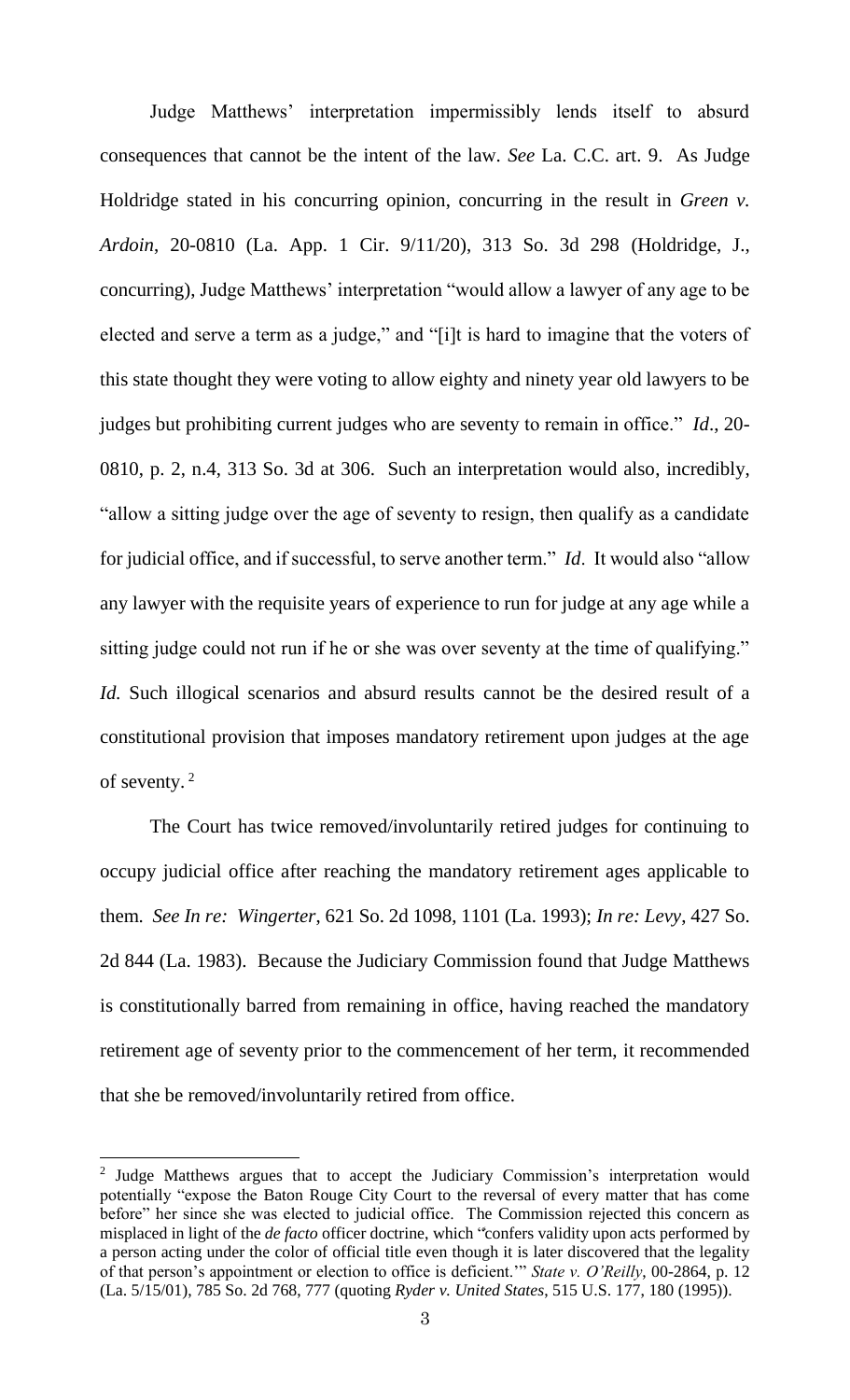While I greatly empathize with Judge Matthews and her most unfortunate

circumstances, I have no authority, even as an elected justice to the state's highest

court, to ignore the Louisiana Constitution. As to the function and power of the

Supreme Court, the Court, in *Twenty-First Jud. Dist. Ct. v. State*, 548 So. 2d 1208,

1209 (La. 1989), explained:

Our state constitution divides governmental power into separate legislative, executive and judicial branches and provides that no one branch shall exercise powers belonging to the others. La. Const. Art. II, §§ 1, 2 (1974). This trichotomous branching of authority furnishes the basis for the existence of an inherent judicial power which the legislative and executive branches cannot abridge. *Singer, Hutner, Levine, etc. v. LSBA,* 378 So.2d 423 (La.1979); *Saucier v. Hayes Dairy Products,* 373 So.2d 102, 109, 114 n.3 (La.1979) (Calogero, J., On Rehearing) (Dennis, J., dissenting from the opinion on original hearing); Hargrave, The Judiciary Article of the Louisiana Constitution of 1974, 37 La.L.Rev. 765, 786 (1977). As the Supreme Court is the head of the judicial system, it is the final arbiter of the exercise of those inherent judicial powers. La. Const.1974, Art. V, §§ 1, 5(A), 6; see *Imbornone v. Early,* 401 So.2d 953, 957, 961 (La.1981) (Per Curiam On Rehearing) (Dennis, J., dissenting from the opinion on original hearing). Although the Supreme Court's inherent judicial powers are not explicitly defined, they include powers of administration, the power of judicial review, power over officers of court, and the contempt power. Hargrave, *supra* at 787. Moreover, La. Const. Art. V., § 5(A) grants the Supreme Court "general supervisory jurisdiction over all other courts," providing another basis for the court's administrative control over lower courts, *see* Hargrave, *supra* at 787, and provides that the Supreme Court "may establish procedural and administrative rules not in conflict with law. . . ." The scope of the Supreme Court's power to make administrative and procedural rules is not limited, except that they cannot conflict with law. *Id.* These constitutional provisions explicitly and implicitly establish in the Supreme Court a centralized authority to supervise the judicial system, not only in legal interpretation and adjudication, but also in the manner the lower courts conduct their affairs procedurally and administratively. *Id*.

If I were to agree with the majority of this Court to exercise its inherent judicial power to allow Judge Matthews to retain her seat on the Baton Rouge City Court, I would be ruling in direct conflict with La. Const. art. V, §23(B). Explicit constitutional provisions are not subject to judicial construction. *See Cajun Elec. Power Co-op., Inc. v. Louisiana Pub. Serv. Comm'n*, 544 So. 2d 362, 363 (La. 1989).